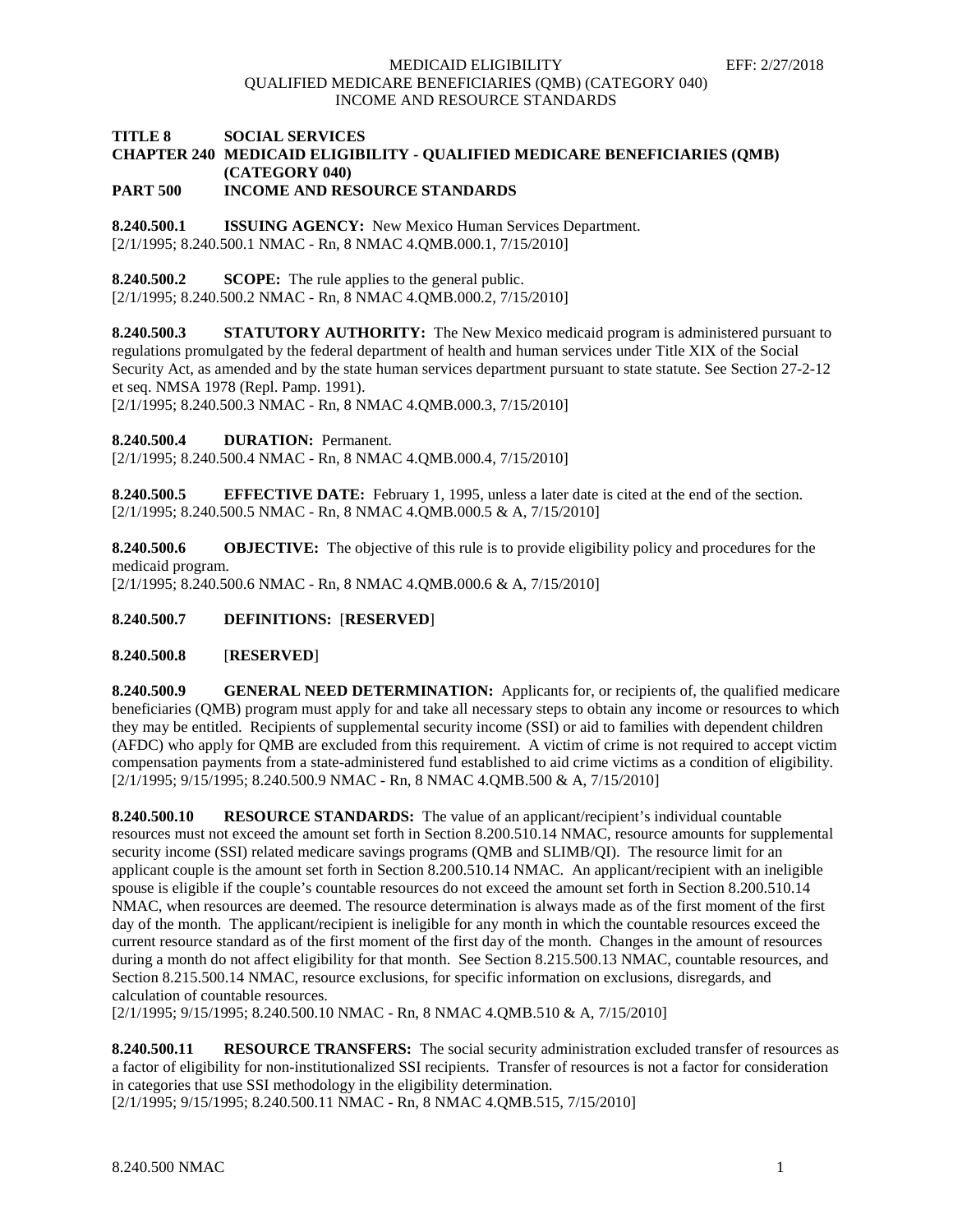### MEDICAID ELIGIBILITY EFF: 2/27/2018 QUALIFIED MEDICARE BENEFICIARIES (QMB) (CATEGORY 040) INCOME AND RESOURCE STANDARDS

**8.240.500.12 TRUSTS:** See Section 8.281.510 NMAC and following subsections. [2/1/1995; 9/15/1995; 8.240.500.12 NMAC - Rn, 8 NMAC 4.QMB.520 & A, 7/15/2010; 8.240.500.12 NMAC - N, 10/1/12]

**8.240.500.13 INCOME STANDARDS:** The income ceiling for QMB eligibility is one hundred percent of the federal income poverty guidelines. These guidelines are updated annually effective April 1st. See Section 8.200.520 NMAC, *Income Standards*. If the applicant is a minor child, income must be deemed from the parent(s). Income must be verified and documented in the case record. See Section 8.215.500.13 NMAC, *countable resources*, and Section 8.215.500.14 NMAC, *resource exclusions*, for specific information on exclusions, disregards, and calculation of countable income.

[2/1/1995; 9/15/1995; 8.240.500.13 NMAC - Rn, 8 NMAC 4.QMB.522 & A, 7/15/2010; 8.240.500.13 NMAC - Rn, 8.240.500.12 NMAC, 10/1/12]

# **8.240.500.14 UNEARNED INCOME:**

**A. Unearned income exclusions:** All social security and railroad retirement beneficiaries receive cost of living adjustments (COLAs) in January of each year. The ISD caseworker must disregard the COLA from January through March when (re)determining QMB eligibility. For redeterminations made in January, February and March and for new QMB applications registered in January, February or March, the ISD caseworker uses the December social security and railroad retirement benefit amounts. For QMB applications registered from April through December, total gross income including the new COLA figures are used to determine income and compared to the new April federal poverty levels. This exclusion does not apply to other types of income.

**B. Evaluation of applicant/recipient's income:** The ISD caseworker determines the amount of income available to the applicant/recipient using only the applicant/recipient's own income. A standard \$20 disregard is allowed in accordance with Section 8.215.500.22 NMAC. The federal poverty level standard disregard is only given if the applicant/recipient lives with an ineligible spouse. See Section 8.240.500.15 NMAC for deemed income.

[2/1/1995; 9/15/1995; 8.240.500.14 NMAC - Rn, 8 NMAC 4.QMB.523 & A, 7/15/2010; 8.240.500.14 NMAC - Rn, 8.240.500.13 NMAC, 10/1/12; A, 3/1/2018]

### **8.240.500.15 DEEMED INCOME:**

**A. Minor applicant/recipient living with parent(s):** If the applicant/recipient is a minor who lives with a parent(s), deemed income from the parent(s) must be considered in accordance with Section 8.215.500.21 NMAC, *deemed income*, and applicable subsections.

**B. Applicant/recipient living with an ineligible spouse:** If an applicant/recipient is living in the same household with an ineligible spouse, the income of the applicant/recipient and the income of the ineligible spouse must be considered in accordance with the following paragraphs.

**(1)** Evaluation of applicant/recipient's Income: The ISD caseworker determines the amount of income available to the applicant/recipient using only the applicant/recipient's own income. Allow the standard \$20 disregard in accordance with instructions in Subsection B of Section 8.215.500.22 NMAC of the medical assistance division policy manual. If the applicant/recipient has earned income, allow the earned income disregard as specified in Subsection C of Section 8.215.500.22 NMAC. From the combined total of the applicant/recipient's remaining earned and unearned income, subtract up to the difference between one hundred percent of the federal income poverty level for two persons and one hundred percent of the federal income poverty level for one person. This is referred to as the FPL disregard. Compare the remaining countable income of the applicant/recipient to the individual income standard for the QMB program. If the applicant/recipient's remaining countable income is greater than the individual standard, s/he is ineligible for the QMB program. If the applicant/recipient's remaining countable income is less than the individual income standard, proceed to the following section.

**(2)** Evaluation of the ineligible spouse's gross income: The ISD caseworker determines the total gross earned and unearned income of the ineligible spouse. From this combined amount, subtract a living allowance for any ineligible minor dependent child(ren) of either member of the couple who live(s) in the home. The deductible amount of the ineligible child(ren)'s living allowance cannot exceed the ineligible spouse's total gross income. The amount of the living allowance for an ineligible child is determined by subtracting the child's gross income from the figure which represents the difference between one hundred percent of the federal income